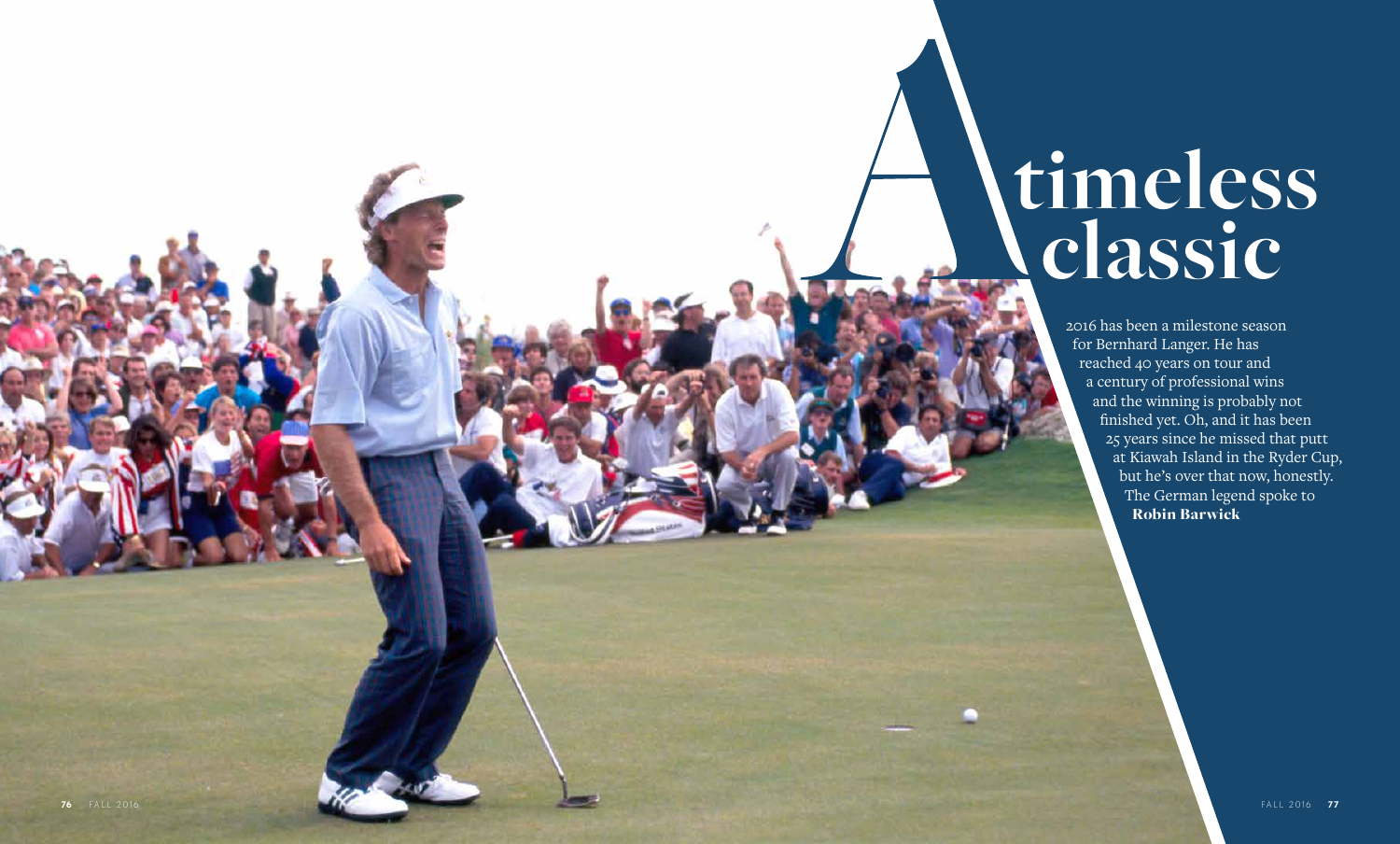Whenever there is euphoria for one in sport, there is desolation for another. It's how it works, like Jin and Jang, like the Ryder Cup.

One of golf's most vivid images shows the moment Bernhard Langer lost the Ryder Cup. Kiawah Island, South Carolina, September 29, 1991. The German golfer, aged 34 at the time and in the prime of his distinguished career, missed a six-foot putt on the final green to half his decisive singles match against Hale Irwin, the three-time U.S. Open champ. The ball slipped past the hole, Langer's knees buckled and he yelled, the agony etched across his face as the surrounding landscape melted around him into a bubbling sea of American celebrations.

"I was pretty confident I was gong to make that putt," reflects Langer in an exclusive interview with *Kingdom*. "There were spike marks on my line but I figured I could hit the putt straight, miss the spike marks and with a firm putt hope that the ball would not break and go straight in."

The half point was all the hosts needed to secure victory by the narrowest margin,  $14\frac{1}{2}$  -  $13\frac{1}{2}$ . It was the first time the United States had won the Ryder Cup since 1983—an eight-year drought after the United States had never previously lost consecutive Ryder Cups. So 1991 was particularly emotional and it was dubbed the "War on the Shore" after tempers and patriotism spilled over.

There is so much to see in this iconic picture [on previous pages]—captured brilliantly by the late Phil Sheldon—like the figure of Irwin at the back of the green, rising to his feet and showing his sportsmanship by resisting the temptation to lead the raucous celebrations despite bringing home that last half-point. Instead—and for the record—he walked over to Langer, offered his

commiserations and the two players hugged. Irwin and Langer: major winners, steely competitors, Ryder Cup rivals and they have since become two of the finest golfers ever to grace the PGA Tour Champions. They have also become firm friends.

"Certainly for the next few hours after that putt, and probably into the next day or two, I thought about the missed putt quite a bit, but otherwise I really have not thought about it very much," says Langer. "That putt just comes back to me when people ask me about it in interviews!"

Langer responded to the disappointment the way the greatest champions do; he returned home and straight away won the German Masters on the European Tour the following weekend.

"At that German Masters I faced a 15-foot putt on the last hole to get into a play-off," he recalls. "My first thought was: 'You just missed a six-footer a week ago'. So I walked around for a moment and said to myself: 'Don't go there. Don't think about that. Let's focus on this.' I was able to make the putt and I won the play-off."

## Setting the record straight

American captain Hal Sutton stood proudly on stage at Oakland Hills in September 2004 during the opening ceremony to the Ryder Cup. Wearing a dark pinstriped suit and gold tie around his thick wrestler's neck, Sutton boldly announced that the lead-off American pair the following morning would be world number one at the time, Tiger Woods, and world number two Phil Mickelson; the two most exquisite talents in American golf. Sutton said the pair would be "as strong as old rope".

Sutton believed that in the heat of the Ryder Cup, arch rivals Woods and Mickelson—who could not stand the sight of one another—would form an indestructible bond.

"We had heard a rumor that Woods and Mickelson might play together and we were ready," says Langer, who was Sutton's opposing captain that week.

The Woods-Mickelson axis was one of the biggest gambles of the modern Ryder Cup era and it flopped miserably. The pair lost the opening fourball match to Colin Montgomerie and Padraig Harrington, 2&1, which set the tone for the rest of the weekend. A humiliated Sutton went double-or-quits, pitting his dented dream duo against

Darren Clarke and Lee Westwood in the Friday afternoon foursomes. All square on the 18th tee, it was ironic that Mickelson wildly sliced his critical drive, having previously commented publicly that Woods was holding himself back by playing with inferior Nike equipment. Woods was left with a drop from an unplayable lie, they lost the point and finished 0-2 for the day.

"It is important to find out who your players like to play with, and who they might not like to play with," reflects Langer, now 59, who led Europe to a record-breaking victory over the hosts that week, 18  $\frac{1}{2}$  points to 9  $\frac{1}{2}$ . "The last thing you want is to put players together who don't like each other. You can't expect them to carry each other through a match and to encourage each other."

Always blunt and matter-of-fact, Langer adds, a little harshly: "Hal Sutton was, in a sense, ignorant enough to think that if he put the number one and number two players in the world together—in their home country—that they could not be defeated."

In contrast to Sutton's reckless pairing, Langer treated his captaincy as he had his entire playing career; with meticulous care. He even sent out his players for extra autograph signing duties to defuse any hints of the toxic atmospheres that soured the Ryder Cups at Kiawah and again at Brookline in 1999. The visitors spent more time with the home fans than the home team and the plan worked.

"In Europe we have been very fortunate over the years to have such great captains," Montgomerie, captain of the European team in 2010, tells *Kingdom*. "I've played for a number of them, and no one was better than Bernhard. We were quite close as a team in 2004 and we played for each other. That is huge, and that feeling was very much brought together by Bernhard."

"The Ryder Cup is one of my favorite events, maybe even my favorite of them all," says Langer, with the memories of famous success far out-weighing the disappointments. "It is always thrilling to see the matches and all the emotions on the faces of the players, the caddies and the captains, and even the spectators. It is just a different kind of tournament, being in teams and match play, and it is great to have that in our sport. It is not often we just play for honor.

"It is a unique event and with all those emotions flying around it is worse for the captains because they see and hear everything but they can't do anything about it in a sense. All the captains are players, we are used to playing golf, being active and being part of the action, and here in the Ryder Cup you are in the middle of the action yet you are not hitting any shots. You just hope that your guys perform and you hope you put the right pairings out and in the right order, and that you have done everything you could beforehand to set the stage and make sure the players are happy, to give your players the opportunity to perform at their best level. Then you watch."





Langer is hoisted aloft by Darren Clarke [left] and Lee Westwood [right] after leading Europe to victory in the 2004 Ryder Cup at Oakland Hills

**" That putt just comes back to me when people ask me about it in interviews!"**



Hal Sutton [left] and Langer prior to the 2004 Ryder Cup